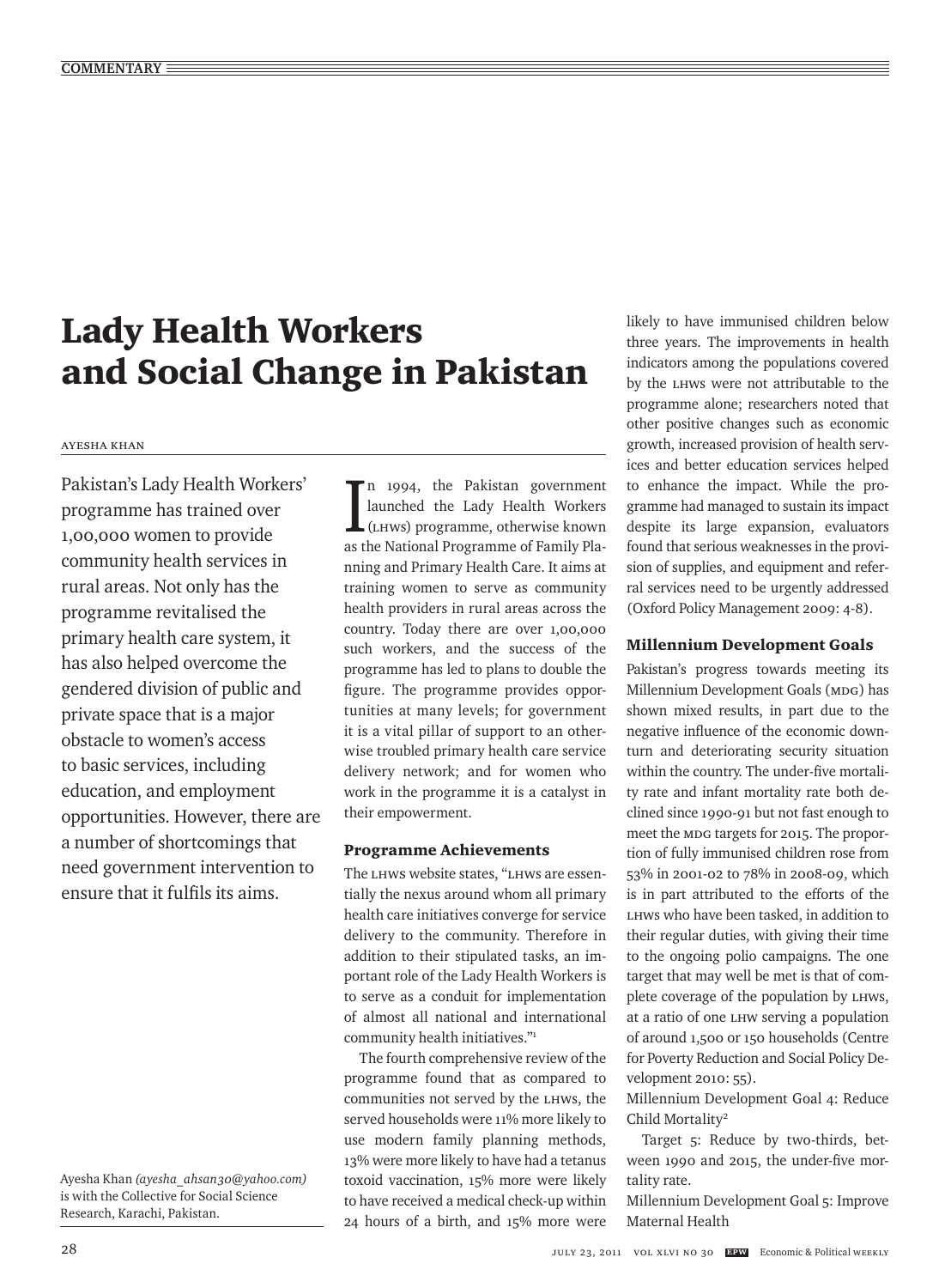#### **COMMENTARY**

| Table 1: Selected MDG Indicators for Goal 4           |                                                                               |               |                 |     |                          |  |  |
|-------------------------------------------------------|-------------------------------------------------------------------------------|---------------|-----------------|-----|--------------------------|--|--|
| Indicators                                            | Definition                                                                    |               | 1990-91 2006-07 |     | 2008-09 MDG Targets 2015 |  |  |
| Under-five mortality rate                             | No of deaths of children under five years                                     |               |                 |     |                          |  |  |
|                                                       | of age per thousand live births                                               | $117*$        | $94***$         | n/a | 52                       |  |  |
| Infant mortality rate                                 | No of deaths of children under one year per                                   |               |                 |     |                          |  |  |
|                                                       | 1.000 live births                                                             | $102***75***$ |                 | n/a | 40                       |  |  |
| Lady health workers'                                  | Households covered by LHWs for their                                          |               |                 |     |                          |  |  |
| coverage of target population healthcare services (%) |                                                                               | n/a           | 76              | 83  | 100                      |  |  |
|                                                       | * Data from National Institute of Population Studies, Government of Pakistan. |               |                 |     |                          |  |  |

\*\* Data from Pakistan Demographic and Health Survey 2006-07.

\*\*\* Baseline set by Health Section, Planning Commission, Government of Pakistan.

#### **Table 2: Selected MDG Indicators for Goal 5**

| Indicators                                                                                                                                    | Definitions                                                                                                                                                                                              | 1990-91 2006-07 2008-09 MDG Targets 2015 |                |     |     |
|-----------------------------------------------------------------------------------------------------------------------------------------------|----------------------------------------------------------------------------------------------------------------------------------------------------------------------------------------------------------|------------------------------------------|----------------|-----|-----|
| Maternal mortality<br>ratio (MMR)                                                                                                             | No of mothers dying due to<br>complications of pregnancy and delivery<br>per 1,00,000 live births                                                                                                        | 533*                                     | $276***$       | n/a | 140 |
| Proportion of births<br>attended by skilled birth<br>attendants                                                                               | Proportion of deliveries attended by<br>skilled personnel (medical officers,<br>midwives, Lady Health Visitors)                                                                                          | 18                                       | 37             | 41  | >90 |
| Contraceptive prevalence rate                                                                                                                 | Proportion of eligible couples for family<br>planning programmes using one of the<br>contraceptive methods                                                                                               |                                          | 12 29.6** 30.8 |     | 55  |
| Total fertility rate                                                                                                                          | Average number of children a woman<br>delivered during her reproductive age                                                                                                                              | $5.4***$                                 | $4.1***$ 3.75  |     | 2.1 |
| Proportion of women 15-49 years<br>who had given birth during<br>last three years and made<br>at least one one antenatal<br>care consultation | Proportion of women 15-49 years who<br>had given birth during last three years<br>and made at least one antenatal<br>care visit during their pregnancy period<br>from either public or private providers | 15                                       | 53             | 58  | 100 |

\* The Pakistan Reproductive Health and Family Planning Survey 2000-01 has quoted MMR as 533 based on the sisterhood method.<br>\*\*\* Pakistan Demographic and Health Survey 2006-07.<br>\*\*\* Estimates by Ministry of Health.

Target 6: (a) Reduce by three-quarters between 1990 and 2015, the maternal mortality ratio, (b) Achieve universal access to reproductive health by 2015.

While the maternal mortality ratio is coming down, as is the total fertility rate, the pace is not fast enough to meet the MDG targets. Unfortunately, the overall share of deliveries in the country attended by skilled personnel actually fell from 48% in 2004-05 to 41% in 2008-09. The contraceptive prevalence rate has taken a curious turn, appearing almost to stagnate in recent years. This despite the fact that there is almost universal knowledge about family planning methods among women of reproductive age in Pakistan, leading experts to conclude that supplyside issues may be the most serious constraint to contraceptive use along with social barriers to access of services (Centre for Poverty Reduction and Social Policy Development 2010: 67, 69).

The reasons for the absence of progress in part stem from the low government expenditure on health. As a percentage of GDP the real expenditure on health has remained stagnant at 0.6% against a target of 0.92% (Centre for Poverty Reduction and Social Policy Development: 58). The new

budget for 2011-12 presented recently in Parliament allocated Rs 15 billion to finance different vertical health programmes, including the Lady Health Workers programme and the Expanded Programme for Immunisation; Rs 4 billion were set aside to run the federally financed programmes for population welfare. The rest of the health expenditure will have to come from the provinces, since health has recently been devolved from a federal to a provincial subject (Finance Division 2011: 6).

Even so, there are many management and governance issues in the health system that need to be addressed, as do the broader social and behavioural constraints that prevent women and children from accessing services. It is obvious how important LHWs are for overcoming so many of these constraints, particularly those that involve women's lack of access to services and low contraceptive use. For example, their key responsibilities are to conduct screenings of pregnant women and increase the referral rates to clinical services as needed. LHWs distribute condoms and oral pills and refer women to government services for tubal ligations; the government has also begun to train them to administer injectable contraception too.

According to the external evaluation report of 2009 "the programme is having a positive effect on the well-being and empowerment of women it employs" (Oxford Policy Management 2009). These findings corroborate those from my own research conducted in 2007,<sup>3</sup> which revealed how context and circumstance positively affected various dimensions of their lives. The concept of empowerment (Kabeer 2001) involved women's enhanced access to resources along with their increased agency, or ability to exercise choices in strategic areas of their lives. In the case of my research, empowerment was explored with respect to the effect of paid work on women's lives.

I studied a small group of LHWs in rural and peri-urban settlements across Sindh and the Punjab in order to understand if their role as paid workers had led to empowerment in any dimensions of their lives. Some critics did not expect any dramatic difference, after all the government was paying them a stipend of Rs 2,500 per month and had invested only three months in training them to visit homes and administer basic vaccines and medicines. They were expected to cover 100 households in a month through door-todoor visits, during which they were to record pregnancies and births, offer basic family planning, and refer women to basic health units or hospitals in the districts as needed.

The position of LHW was often the only form of non-agricultural paid work open to women in their villages. Neighbours and relatives of LHWs asked for more employment opportunities such as this since they were ready to work. Health officials said that whereas in the mid-1990s (when the programme first started) it was difficult to recruit women (education up to the eighth standard was one requirement), now there were hordes of women lining up for interviews.

# Economic&PoliticalWEEKLY

*available at*

**K C Enterprises** 3-6-136/6, Street No 17 Himayathnagar, Hyderabad 500 029 Andhra Pradesh Ph: 66465549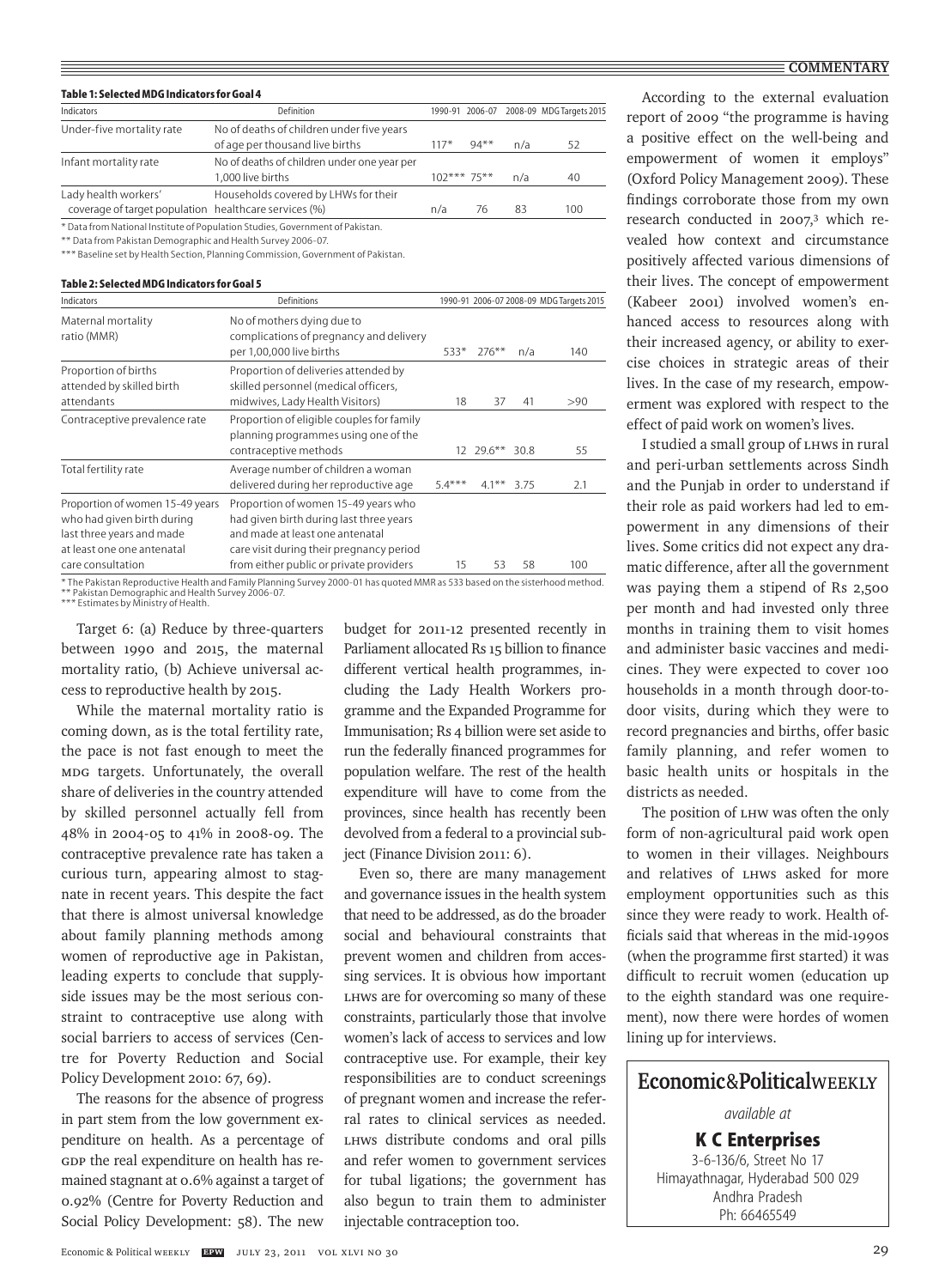#### **COMMENTARY**

There is no doubt that poverty was one of the factors responsible for the village women demanding more jobs. The Rs 2,500 per month "stipend" for LHWs was sometimes the sole source of income in a household and almost always an extremely important part of the family's livelihood strategy. These earnings were spent on the family, especially children's needs, in a household where often the LHW's husband brought in no income at all. Other studies have noted that the LHWs are most likely to be drawn from among the more privileged in a community – educated girls who are permitted to work outside the home. But in my fieldwork I saw little of this privilege. The decision to work was made only in part by the LHW herself; if she was married her inlaws would actively push her into applying and were willing to look after her children. Those LHWs who were unmarried said it was their fathers who encouraged them to apply. These men could not support their households only on their earnings and wanted their daughters to make something of their education.

One LHW, Fatima, a mother of three living in a village in rural Sindh, had evolved into an influential community leader because she managed to build upon social advantages she enjoyed. Being a member of the dominant caste of the village, she had access to the landlord's women relatives in a professional as well as social capacity. She helped them to invest in buffaloes to earn on their own. When a microcredit bank came to the village looking for a community contact, she was selected to organise women to take advantage of the loans on offer. Her husband had no steady income, and her in-laws were clearly pleased by her success, saying, "We should have put her to work long ago".

 One LHW, a young mother of four living in peri-urban Karachi, was married to a drug addict. They lived in two rooms that housed 17 people. She had only begun to use contraception after receiving her LHW training. Her home was a designated "Health House" in the community, as the homes of LHWs are meant to be places that women and children can come to for services. The open sewer in front of the house entrance seemed to mock the whole concept of community health.

Although she was bright and motivated, she was fighting a losing battle. One of her young children was born with a cleft palate and needed multiple surgeries while another died during the course of my research. Her father-in-law died within weeks of the child's death. Amidst all this, she did not deny her husband – continuing to give him small amounts of money to service his addiction.

A peri-urban community near the fastgrowing industrial city of Faisalabad, in Punjab, was palpably different. The LHWs there spoke about how times were changing for girls in Pakistan. They were getting education from the city, they watched television and they expected much more from their lives. One young LHW, married to a police officer, saw herself as part of that new trend. She gained community acceptance in part through the governmentsponsored advertisements on television explaining the value of LHWs; she, in turn, wanted even more for her three young daughters and hoped that they would have careers in medicine.

The LHWs I met did seem to have greater decision-making powers within the home due to their paid work. They also had improved access to vital knowledge resources through their training, and had, in turn, become a resource themselves for their catchment communities. The services they offered, particularly related to child survival and contraceptive distribution, helped other women to access better information regarding important areas of their lives, and act upon this knowledge to control their own reproduction if they so desired.

## Collective Action

The circumstances shaping the experiences of the LHWs are diverse. The obvious question before me was if they had joined together in any way to strengthen themselves as workers and to draw more benefit from their positions as emerging community leaders. As Kabeer (2001:48) points out: "individual empowerment is a fragile gain if it cannot be mobilised in the interests of collective empowerment". During my fieldwork there were few signs of this. There had been disparate stories in the press occasionally, suggesting that some sort of support networks were being developed among the LHWs. For example, in 2002 the LHWs and district health department staff protested in Nawabshah, Sindh, against the non-payment of their salaries for five months (*Dawn,* 20 November 2002).

But more recently these protests have coalesced into the beginning of a movement, based around issues like delayed and insufficient salaries, regularisation of service as government employees, reimbursement of travel expenses, perceived

# **Council for Social Development** 53 Lodi Estate, New Delhi 110003 Tel: 011- 24615383

Website: **www.csdindia.org**. E-mail: **csdnd@del2.vsnl.net.in**

# Training Workshop on Resettlement Management

The Council is pleased to announce its next one-week annual training programme on the above noted subject. This is scheduled to take place in New Delhi from 21 to 25 November 2011. The broad objective of this workshop is to build capacity and awareness of resettlement planning and management issues confronting development projects that involve land acquisition and resettlement of the affected population. It has been planned keeping in view the training needs of senior/middle level government officials, industry managers, NGOs, academics, and also those working on internationally-funded projects. The fee for this programme is Rs 5000.00 per participant, which includes course material, lunch, mid-morning and afternoon tea/coffee. The last date for receiving nominations is 31 October 2011.

For further information contact: (Mukesh Kumar Shrivastava) Programme Coordinator E-mail: **mukesh@csdindia.org** Mobile: +91 9958717274